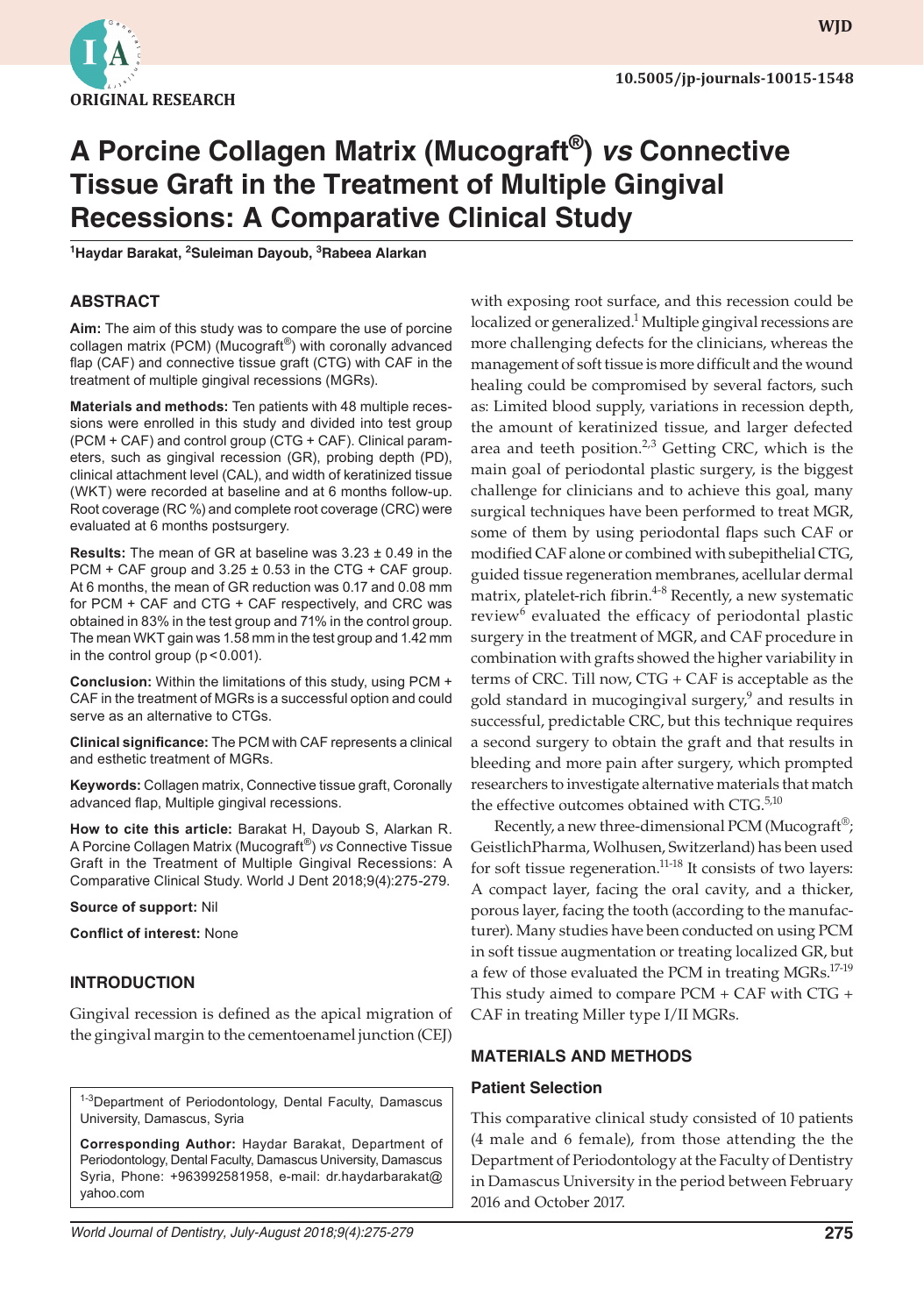## **Inclusion Criteria**

- Patient age range from 25 to 45 years with the ability to demonstrate a good oral hygiene.
- Should be periodontally and systemically healthy, and presented at least two sites and a minimum of 2 Miller type I or II MGRs.

Patients who were smokers (more than 20 cigarettes a day) or suffering from systemic diseases, pregnant, and lactating were excluded. The study was approved by the internal Ethical Committee of Damascus University, Damascus, Syria. A written informed consent was obtained from all subjects who participated in the research study. Subjects were divided according to treatment sites into test and control groups. Ten MGR defects were treated in the test group by PCM + CAF and 10 sites in the control group by CTG + CAF.

## **Clinical Parameters**

Clinical parameters were recorded at baseline and 6 months postsurgery and were GR, CAL, PD, and WKT. These clinical parameters were recorded by using calibrated UNC-15 probes (PCP UNC-15, Hu Friedy, Chicago, Illinois). Root coverage percentage, CRC, and color match were evaluated at 6 months postsurgically.

#### **Surgical Procedures**

Fourteen days before surgery, all selected patients received a preperiodontal treatment (scaling and root planning). On the day of surgery, patients were prepared with a preoperative rinse of 0.2% chlorhexidine for 1 minute. Both sites were treated in the same surgical session. A full-thickness CAF was elevated in both sites

with an intracervical incision and two vertical incisions and freed from tension, then a disepithelialization of the adjacent papillae was performed.

In test sites, the Mucograft® was adapted to cover root surface to the CEJ in the recipient area and sutured with Vicryl 5-0 sutures (Johnson and Johnson LLC, Piscataway, New Jersey, USA), then CAF were sutured coronally to the CEJ. Control sites were treated in the same way by elevating a full thickness CAF and a CTG was harvested from the subject's palate and sutured to the recipient site with Vicryl 5-0 sutures (Johnson and Johnson LLC, Piscataway, New Jersey, USA), the CAF were coronally repositioned and sutured (Fig. 1).

Postsurgery, patients were given instruction on a written paper, including to rinse twice daily with chlorhexidine rinse 0.2% and to avoid tooth brushing for a month in the surgical area. Patients took antibiotic amoxicillin/clavulanate potassium (625 gm 3 times daily for 6 days) and nonsteroidal analgesic diclofenac potassium (50 mg, twice a day for 6 days). Patients were told to come 2 weeks after surgery to remove the sutures. All patients were followed up at 1, 3, and 6 months.

## **Statistical Analysis**

Data were analyzed using software Statistical Package for the Social Sciences (version 22 for Windows, IBM, Chicago, Illinois) and expressed as mean  $\pm$  standard deviations. Pre- and postoperative comparisons of inter- and intragroup parameters were analyzed using paired t-test. Intergroup comparisons were made by using independent t-test. For color assessment, Wilcoxon signed-rank test was used. Statistical significance was set at 95% confidence level with  $p = 0.05$ .



**Figs 1A to F:** Representation of test and control sites: (A) MGR in the left maxilla and mandible. (B) A CTG placed to cover the mandibular recessions. (C) Mucograft<sup>®</sup> was sutured and covering the maxillary defects. (D) CAF covering the Mucograft<sup>®</sup>. (E) CAF covering the connective tissue. (F) 6-month follow-up

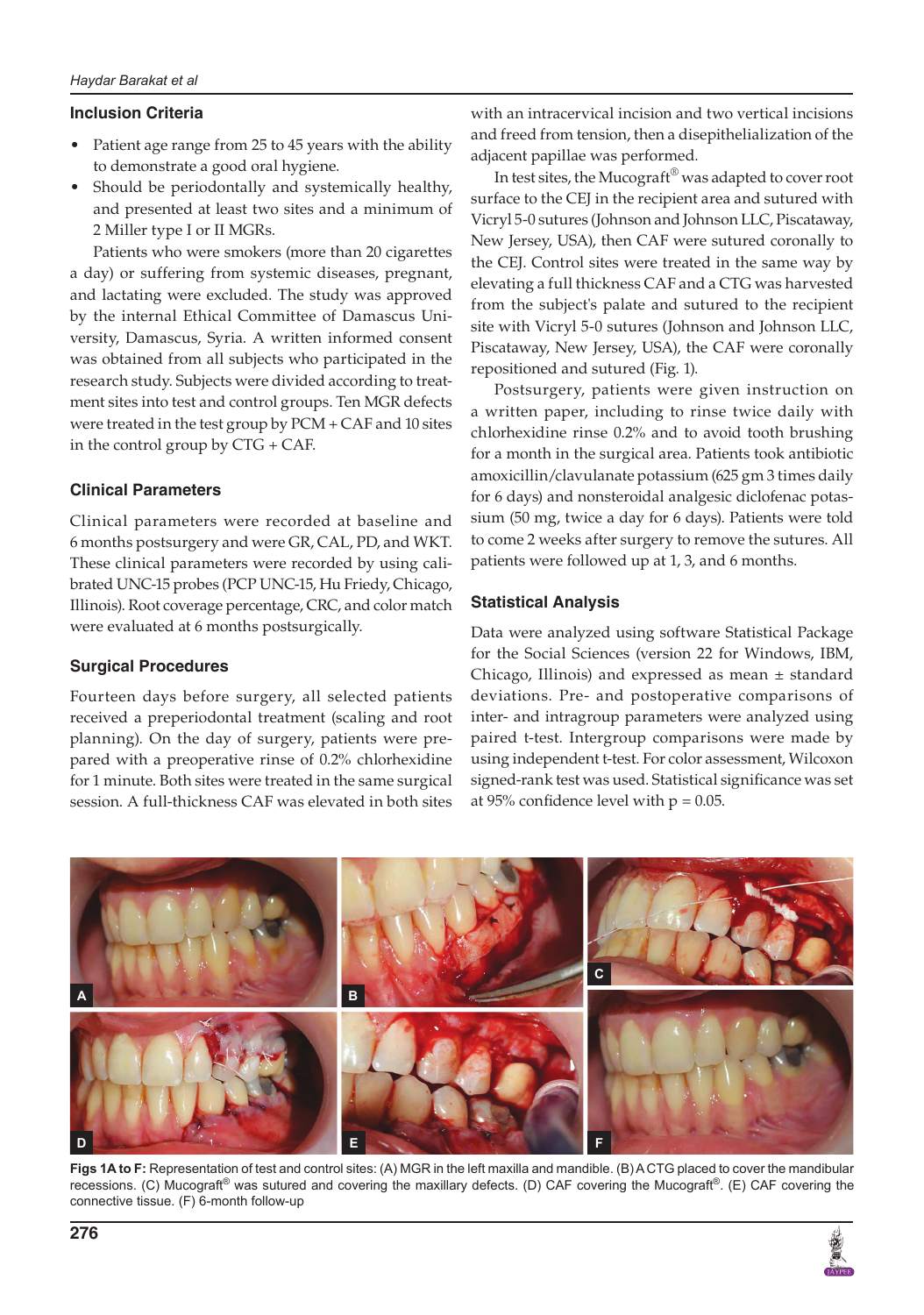# **RESULTS**

Ten patients in the age between 20 and 45 with 48 miller type I/II MGR were included (Table 1); 24 recessions were in the test group and 24 recessions in the control. Clinical parameters at baseline and 6-month follow-up were recorded and no significant differences were noticed between groups (Table 2). The GR decreased in the test group from  $3.23 \pm 0.49$  to  $0.17 \pm 0.28$  mm with mean RC of  $95.23\% \pm 7.89$  and  $71\%$  CRC. In the control group, GR decreased from  $3.25 \pm 0.53$  to  $0.08 \pm 0.19$  mm, corresponding to mean RC of  $97.84\% \pm 4.94$  and  $83\%$  CRC; WKT increased in both treatment sites with a mean gain of  $1.58 \pm 0.41$  and  $1.42 \pm 0.32$  mm in test and control groups respectively. Both treatment sites showed similar color to the surrounding tissue with no significant differences.

#### **DISCUSSION**

Multiple gingival recessions are one of the most esthetically disturbing problems for patients, and to achieve the goal of obtaining a CRC and esthetic appearance, many surgical procedures have been performed. Many studies have treated MGR with combination of periodontal flaps and membranes, such as acellular dermal matrix and platelet-rich fibrin with significant RC. $^{7,8}$  However, just few studies have evaluated the PCM in the management of MGR.

| <b>Table 1:</b> Baseline demographic data for test and control groups |  |  |  |  |
|-----------------------------------------------------------------------|--|--|--|--|
|-----------------------------------------------------------------------|--|--|--|--|

| Data analyzed              | Test group               | Control group |
|----------------------------|--------------------------|---------------|
| <b>Males</b>               | 4                        |               |
| Females                    | 6                        |               |
| Age (years), mean $\pm$ SD | $36.60 \pm 6.72$ (20-45) |               |
| Maxillary GR defects       | 5                        | 5             |
| Mandibular GR defects      | 5                        | 5             |
| SD: Standard deviation     |                          |               |

SD: Standard deviation

In a case report by Rotundo and Pini-Prato, $^{24}$  they used the Mucograft® for the treatment of MGR with the envelope flap technique. At 1-year follow-up, CRC was achieved in nine treated sites with a mean keratinized tissue width of 3.1 mm. This study concluded that the use of Mucograft<sup>®</sup> with CAF is a successful alternative to CTG in the treatment of MGR.

A randomized clinical study by Aroca et al<sup>19</sup> evaluated the collagen matrix with a modified CAF tunnel (MCAT) in the treatment of MGR class I and II of Miller; a 12-month mean RC was 71% in PCM + MCAT *vs* 90% in CTG + MCAT, and CRC was found at 42% of the test group and 85% of the control group. Also, mean of WKT measured 2.4 mm at test sites and 2.7 at control sites. Another study by Molnár et al<sup>22</sup> used collagen matrix with MCAT in treating MGR (a total of 42 recessions in 8 patients) and CRC was obtained in 2 of the 8 patients (71%) and mean RC (84%).

Moreira et al $^{25}$  reported a clinical case using Mucograft® for RC with CAF in a 4 mm Miller I recession. At 6- and 12-month follow-up, recession was completely covered, and it resulted that using Mucograft<sup>®</sup> is a successful treatment of Miller type I GR.

A randomized clinical trial by Cardaropoli et al<sup>23</sup> compared XCM with CAF and CAF alone in treating MGRs. The mean RC was  $93.25\%$  in the XCM + CAF group with 72% CRC *vs* 81.49% mean RC and 58% CRC in the CAF group, and it was indicated that XCM + CAF is a suitable option for MGR treatment.

A case report by Deliberador et  $al^{20}$  evaluated Mucograft® as an alternative treatment in the management of MGR in a 33-year-old man who presented with Miller type III GR on two teeth (canine 2.05 mm and first molar 2.00 mm). At 9-, 24-month follow-up, the reduction of GR of the canine area was 0.5 mm and for the first molar, the reduction of GR was 0.8 mm at 9 months and 0.5 mm at 24 months.

**Table 2:** Mean ± SD of clinical parameters (in mm) at baseline and 6 months, and difference between baseline and 6 months for test and control groups

|            | Clinical parameter                | $PCM + CAF$ (mean $\pm$ SD) (95% CI) | $CTG \pm SD$ (mean $\pm SD$ ) (95% CI) | p-value |  |  |
|------------|-----------------------------------|--------------------------------------|----------------------------------------|---------|--|--|
| <b>GR</b>  | <b>Baseline</b>                   | $3.23 \pm 0.49$ (0.00)               | $3.25 \pm 0.53$ (0.00)                 | 0.89    |  |  |
|            | 6 months                          | $0.17 \pm 0.28$ (0.00)               | $0.08 \pm 0.19$ (0.04)                 | 0.24    |  |  |
|            | Changes from baseline to 6 months | $-3.06 \pm 0.45$ (0.00)              | $-3.19 \pm 0.46$ (0.00)                |         |  |  |
| <b>PD</b>  | <b>Baseline</b>                   | $0.85 \pm 0.27$ (0.00)               | $0.85 \pm 0.31$ (0.00)                 | 1       |  |  |
|            | 6 months                          | $0.71 \pm 0.25$ (0.00)               | $0.69 \pm 0.29$ (0.00)                 | 0.77    |  |  |
|            | Changes from baseline to 6 months | $-0.14 \pm 0.31$ (0.03)              | $-0.17 \pm 0.28$ (0.00)                |         |  |  |
| CAL        | <b>Baseline</b>                   | $4.08 \pm 0.52$ (0.00)               | $4.10 \pm 0.69$ (0.00)                 | 0.91    |  |  |
|            | 6 months                          | $0.87 \pm 0.34$ (0.00)               | $0.77 \pm 0.36$ (0.00)                 | 0.3     |  |  |
|            | Changes from baseline to 6 months | $-3.21 \pm 0.55$ (0.00)              | $-3.33 \pm 0.58$ (0.00)                |         |  |  |
| <b>WKT</b> | <b>Baseline</b>                   | $1.83 \pm 0.32$ (0.00)               | $1.75 \pm 0.33$ (0.00)                 | 0.38    |  |  |
|            | 6 months                          | $3.41 \pm 0.50$ (0.00)               | $3.17 \pm 0.43$ (0.00)                 | 0.07    |  |  |
|            | Changes from baseline to 6 months | $1.58 \pm 0.41$ (0.00)               | $1.42 \pm 0.32$ (0.00)                 |         |  |  |
|            | RC % at 6 months                  | $95.23 \pm 7.89$                     | $97.84 \pm 4.94$                       |         |  |  |
|            |                                   |                                      |                                        |         |  |  |

SD: Standard deviation; CI: Confidence interval

*World Journal of Dentistry, July-August 2018;9(4):275-279* **277**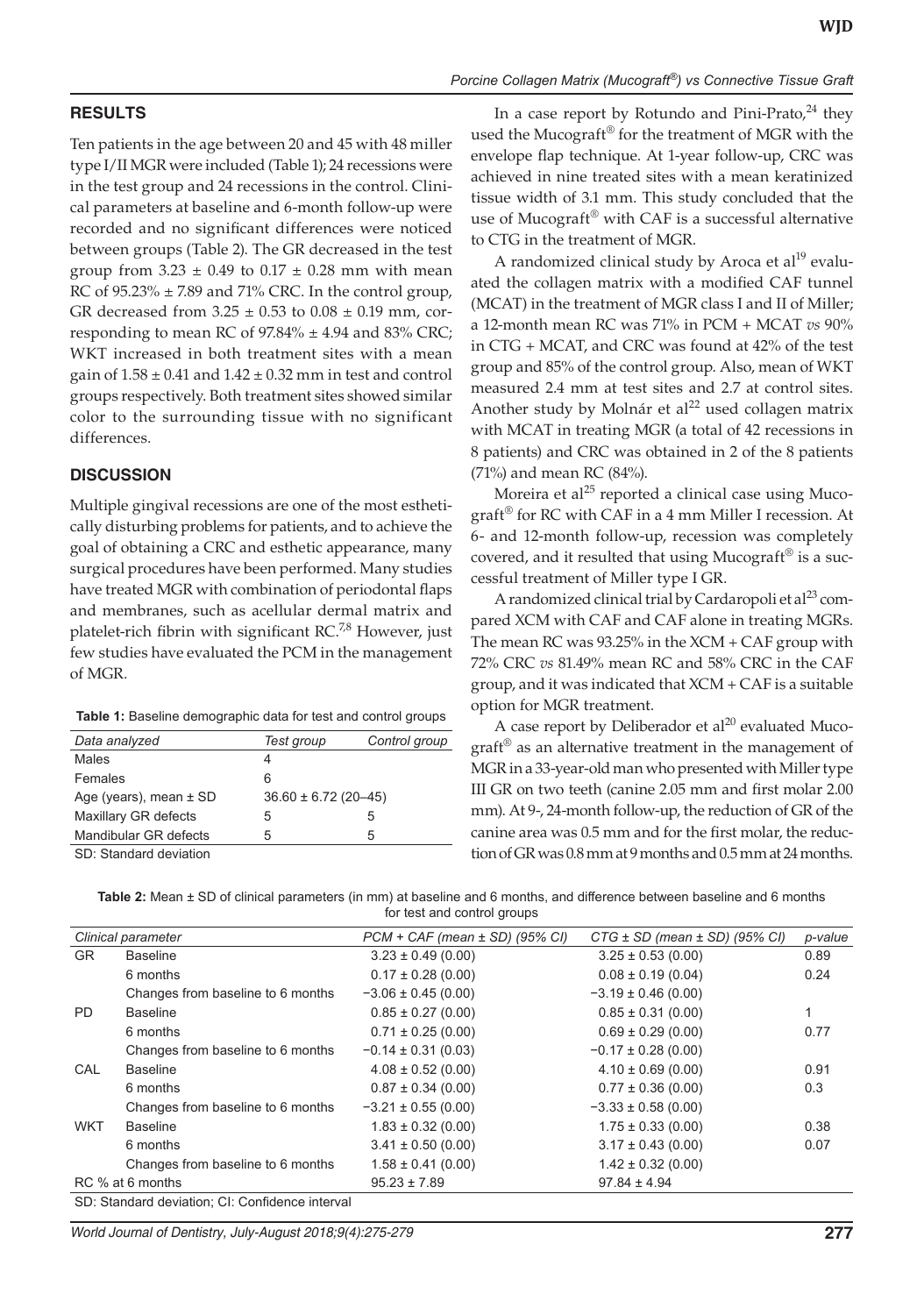A randomized trial study by Tonetti et  $al<sup>21</sup>$  evaluated the noninferiority of a xenogenic collagen matrix (XCM) or CTG to CAF for RC of MGR, and concluded that replacing CTG with XCM shortens time and decreases morbidity.

This study has evaluated the use of Mucograft<sup>®</sup> with CAF in the treatment of MGRs compared with CTG. At 6-month follow-up, the results showed no statistical differences in GR reduction in both groups with a mean of 0.17 in the PCM  $+$  CAF group and 0.08 in the CTG  $+$ CAF group.

Regarding RC, the PCM + CAF group experienced a mean of 95.23% at 6 months with a 71% CRC, compared with a mean of 97.84% in the CTG + CAF group with  $83\%$ CRC, and these findings are comparable to the results obtained from studies that evaluated single GR,<sup>11-18</sup> and also agreed with the case report results by Rotundo and Pini-Prato<sup>24</sup> and Moreira,<sup>25</sup> and with Cardaropoli et al<sup>23</sup> study, and Molnár et al<sup>22</sup> study, despite the difference in surgical technique. Our results outperformed the results obtained by Aroca et al, $19$  in which it could correlate to the different technique used. However, further clinical studies should be performed to evaluate the efficacy of the procedure.

For PD and Cal parameters, there were no statistical differences between test and control sites and both treatments were statistically significant at 6-month follow-up. For the PCM and CTG groups, the mean CAL gain was 3.21 and 3.33 respectively; also, these findings are consistent with other studies, in which both treatment groups showed a significant gain of CAL.<sup>19,22-25</sup>

Regarding the WKT, both treatment groups showed a significant increase of WKT at 6 months with a mean gain of 1.58 in PCM group and 1.42 in CTG group. These findings are in agreement with case report studies,  $24.25$ and with other studies that treated single GRs.<sup>11-18</sup> The increase in CTG group correlated with the ability of the connective tissue to induce keratinization of the epithelium,<sup>26</sup> and the gain in PCM group could be explained by the acting of collagen matrix, which was fabricated by pure type I and III collagen, as a three-dimensional scaffold allows the cell ingrowth and repopulation of fibroblast and blood vessels and integrates with the surrounding tissue.<sup>27</sup>

# **CONCLUSION**

Within the limitations of this study, the PCM with CAF technique provides RC and gain of keratinized tissue and could be a successful, acceptable, and effective alternative to CTG technique in treating MGR, taking into consideration its benefits in reducing the time of surgery and avoiding second surgery.

# **CLINICAL SIGNIFICANCE**

The use of PCM with CAF is an effective and suitable technique in the management of MGRs.

# **REFERENCES**

- 1. Kassab MM, Badawi H, Dentino AR. Treatment of gingival recession. Dent Clin North Am 2010 Jan;54(1):129-140.
- 2. Aroca S, Keglevich T, Nikolidakis D, Gera I, Nagy K, Azzi R, Etienne D. Treatment of class III multiple gingival recessions: a randomized-clinical trial. J Clin Periodontol 2010 Jan;37(1):88-97.
- 3. Hofmänner P, Alessandri R, Laugisch O, Aroca S, Salvi GE, Stavropoulos A, Sculean A. Predictability of surgical techniques used for coverage of multiple adjacent gingival recessions—a systematic review. Quintessence Int 2012 Jul-Aug;43(7):545-554.
- 4. Zucchelli G, Mounssif I. Periodontal plastic surgery. Periodontal 2000 2015 Jun;68(1):333-368.
- 5. Cairo F, Pagliaro U, Nieri M. Treatment of gingival recession with coronally advanced flap procedures: a systematic review. J Clin Periodontol 2008 Sep;35(8 Suppl):136-162.
- 6. Graziani F, Gennai S, Roldán S, Discepoli N, Buti J, Madianos P, Herrera D. Efficacy of periodontal plastic procedures in the treatment of multiple gingival recessions. J Clin Periodontol 2014 Apr;41(Suppl 15):S63-S76.
- 7. Vincent-Bugnas S, Borie G, Charbit Y. Treatment of multiple maxillary adjacent class I and II gingival recessions with modified coronally advanced tunnel and a new xenogeneic acellular dermal matrix. J Esthet Restor Dent 2018 Mar;30(2):89-95.
- 8. Oncu E. The use of platelet-rich fibrin versus subepithelial connective graft in treatment of multiple gingival recessions: a randomized clinical trial. Int J Periodontics Restorative Dent 2017 Mar-Apr;37(2):265-271.
- 9. Needleman I, Moles DR, Worthington H. Evidence-based periodontology, systematic reviews and research quality. Periodontal 2000 2005 Feb;37(1):12-28.
- 10. Amine K, El Amrani Y, Chemlali S, Kissa J. Alternatives to connective tissue graft in the treatment of localized gingival recessions: a systematic review. J Stomatol Oral Maxillofac Surg 2018 Feb;119(1):25-32.
- Schmitt CM, Moest T, Lutz R, Wehrhan F, Neukam FW, Schlegel KA. Long-term outcomes after vestibuloplasty with a porcine collagen matrix (Mucograft<sup>®</sup>) versus the free gingival graft: a comparative prospective clinical trial. Clin Oral Implants Res 2016 Nov;27(11):e125-e133.
- 12. Lorenzo R, García V, Orsini M, Martin C, Sanz M. Clinical efficacy of a xenogeneic collagen matrix in augmenting keratinized mucosa around implants: a randomized controlled prospective clinical trial. Clin Oral Implants Res 2012 Mar;23(3):316-324.
- 13. McGuire MK, Scheyer ET. Xenogeneic collagen matrix with coronally advanced flap compared to connective tissue with coronally advanced flap for the treatment of dehiscence-type recession defects. J Periodontol 2010 Aug;81(8):1108-1117.
- 14. Cardaropoli D, Tamagnone L, Roffredo A, Gaveglio L. Treatment of gingival recession defects using coronally advanced flap with a porcine collagen matrix compared to coronally advanced flap with connective tissue graft: a randomized controlled clinical trial. J Periodontol 2012 Mar;83(3):321-328.